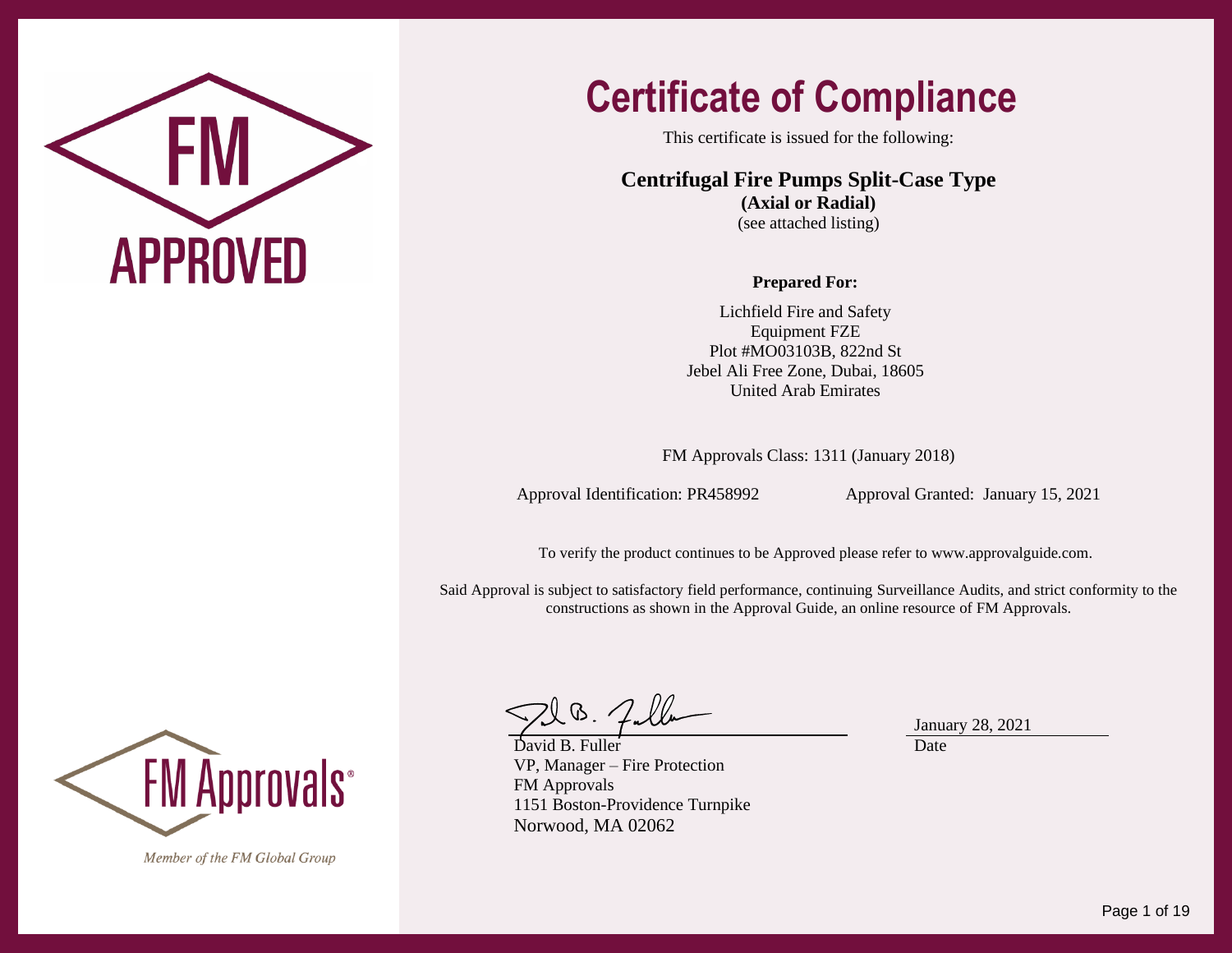

| Product                  | Listing<br>Country         | Rated<br>Capacity,<br>(gal/min) | Rated<br>Capacity,<br>(dm <sup>3</sup> /min) | <b>Rated Net</b><br><b>Head at</b><br>Rated<br>Capacity, psi | <b>Rated Net</b><br><b>Head at</b><br>Rated<br>Capacity,<br>kPa | Rated<br>Speed, r/min | <b>Suction</b><br>Inlet, dia., in. | Discharge<br>Outlet, dia.,<br>in. | Stage(s)     |
|--------------------------|----------------------------|---------------------------------|----------------------------------------------|--------------------------------------------------------------|-----------------------------------------------------------------|-----------------------|------------------------------------|-----------------------------------|--------------|
| GMS150-28SM              | United<br>Arab<br>Emirates | 150                             | 580                                          | 101-156                                                      | 695-<br>1075                                                    | 2900                  | 5                                  | 3                                 | 1            |
| GMS150-28SM              | United<br>Arab<br>Emirates | 150                             | 580                                          | 108-167                                                      | 745-<br>1150                                                    | 3000                  | 5                                  | 3                                 | $\mathbf{1}$ |
| GMS150-35SM              | United<br>Arab<br>Emirates | 150                             | 580                                          | 125-224                                                      | 860-<br>1545                                                    | 2900                  | 5                                  | 3                                 | 1            |
| GMS150-35SM              | United<br>Arab<br>Emirates | 150                             | 580                                          | 133-240                                                      | $915 -$<br>1655                                                 | 3000                  | 5                                  | 3                                 | $\mathbf{1}$ |
| GMS150-25SH              | United<br>Arab<br>Emirates | 150                             | 580                                          | 114-208                                                      | 785-<br>1435                                                    | 3500                  | 6                                  | 4                                 | 1            |
| GMS150-25SH              | United<br>Arab<br>Emirates | 150                             | 580                                          | 121-220                                                      | 835-<br>1515                                                    | 3600                  | 6                                  | 4                                 | $\mathbf{1}$ |
| <b>GMS150-</b><br>SN31SH | United<br>Arab<br>Emirates | 150                             | 580                                          | 226-316                                                      | 1560-<br>2180                                                   | 3500                  | 6                                  | 4                                 | $\mathbf{1}$ |
| <b>GMS150-</b><br>SN31SH | United<br>Arab<br>Emirates | 150                             | 580                                          | 234-327                                                      | 1615-<br>2255                                                   | 3565                  | 6                                  | 4                                 | 1            |
| GMS150-40SM              | United<br>Arab<br>Emirates | 150                             | 580                                          | 206-289                                                      | 1420-<br>1995                                                   | 2900                  | 6                                  | 4                                 | $\mathbf{1}$ |

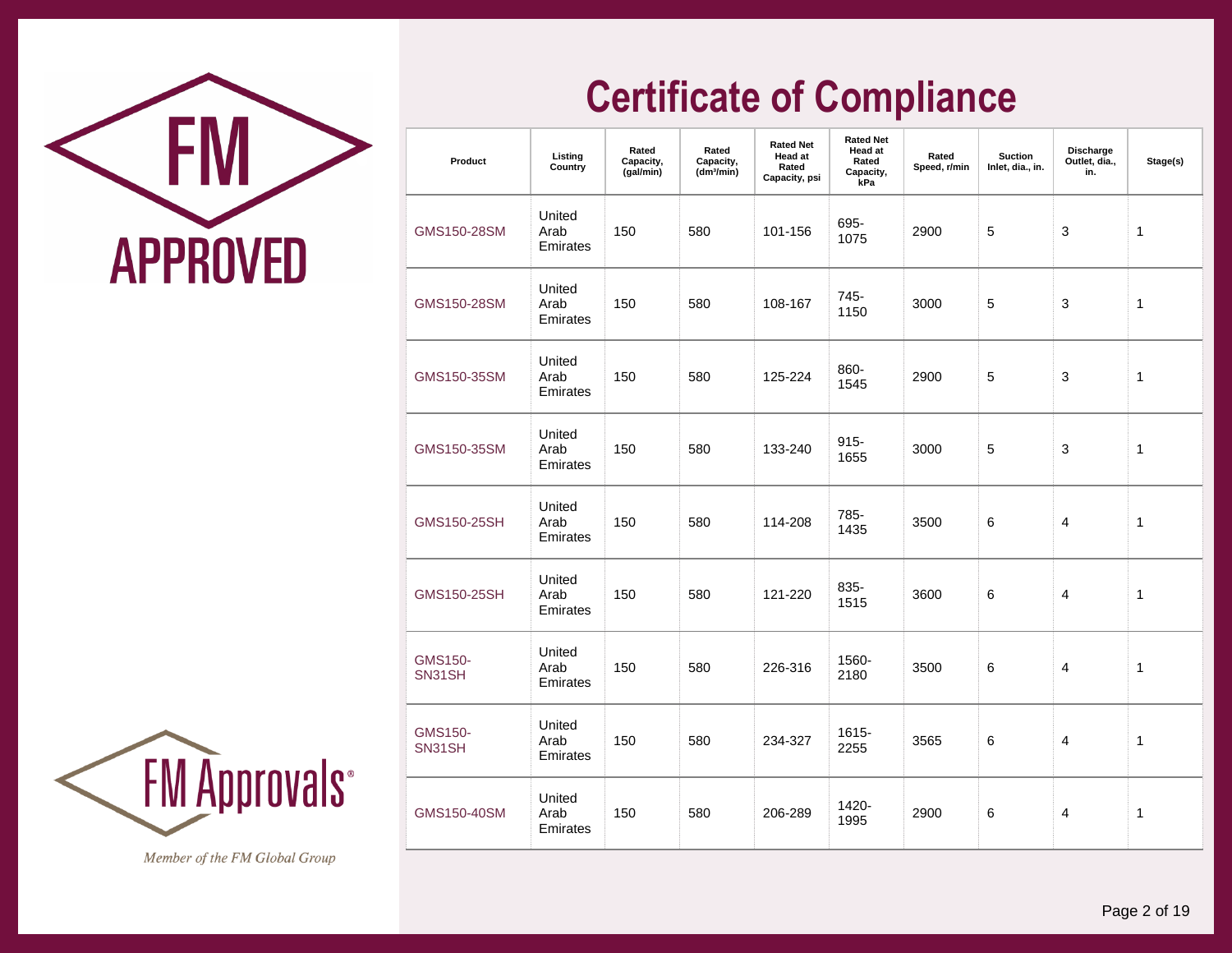

| Product                  | Listing<br>Country         | Rated<br>Capacity,<br>(gal/min) | Rated<br>Capacity,<br>(dm <sup>3</sup> /min) | <b>Rated Net</b><br><b>Head at</b><br>Rated<br>Capacity, psi | <b>Rated Net</b><br><b>Head at</b><br>Rated<br>Capacity,<br>kPa | Rated<br>Speed, r/min | <b>Suction</b><br>Inlet, dia., in. | <b>Discharge</b><br>Outlet, dia.,<br>in. | Stage(s)     |
|--------------------------|----------------------------|---------------------------------|----------------------------------------------|--------------------------------------------------------------|-----------------------------------------------------------------|-----------------------|------------------------------------|------------------------------------------|--------------|
| GMS150-40SM              | United<br>Arab<br>Emirates | 150                             | 580                                          | 221-310                                                      | 1525-<br>2135                                                   | 3000                  | 6                                  | 4                                        | 1            |
| GMS200-28SM              | United<br>Arab<br>Emirates | 200                             | 755                                          | 101-156                                                      | 695-<br>1075                                                    | 2900                  | 5                                  | 3                                        | $\mathbf{1}$ |
| GMS200-28SM              | United<br>Arab<br>Emirates | 200                             | 755                                          | 108-167                                                      | 745-<br>1150                                                    | 3000                  | 5                                  | 3                                        | 1            |
| GMS200-35SM              | United<br>Arab<br>Emirates | 200                             | 755                                          | 124-224                                                      | $855 -$<br>1545                                                 | 2900                  | 5                                  | 3                                        | 1            |
| GMS200-35SM              | United<br>Arab<br>Emirates | 200                             | 755                                          | 133-240                                                      | $915 -$<br>1655                                                 | 3000                  | 5                                  | 3                                        | $\mathbf 1$  |
| GMS200-25SH              | United<br>Arab<br>Emirates | 200                             | 755                                          | 114-207                                                      | 785-<br>1425                                                    | 3500                  | 6                                  | 4                                        | 1            |
| GMS200-25SH              | United<br>Arab<br>Emirates | 200                             | 755                                          | 121-219                                                      | 835-<br>1510                                                    | 3600                  | 6                                  | 4                                        | 1            |
| <b>GMS200-</b><br>SN31SH | United<br>Arab<br>Emirates | 200                             | 755                                          | 226-317                                                      | 1560-<br>2185                                                   | 3500                  | 6                                  | 4                                        | 1            |
| <b>GMS200-</b><br>SN31SH | United<br>Arab<br>Emirates | 200                             | 755                                          | 234-329                                                      | 1615-<br>2270                                                   | 3565                  | 6                                  | 4                                        | $\mathbf{1}$ |

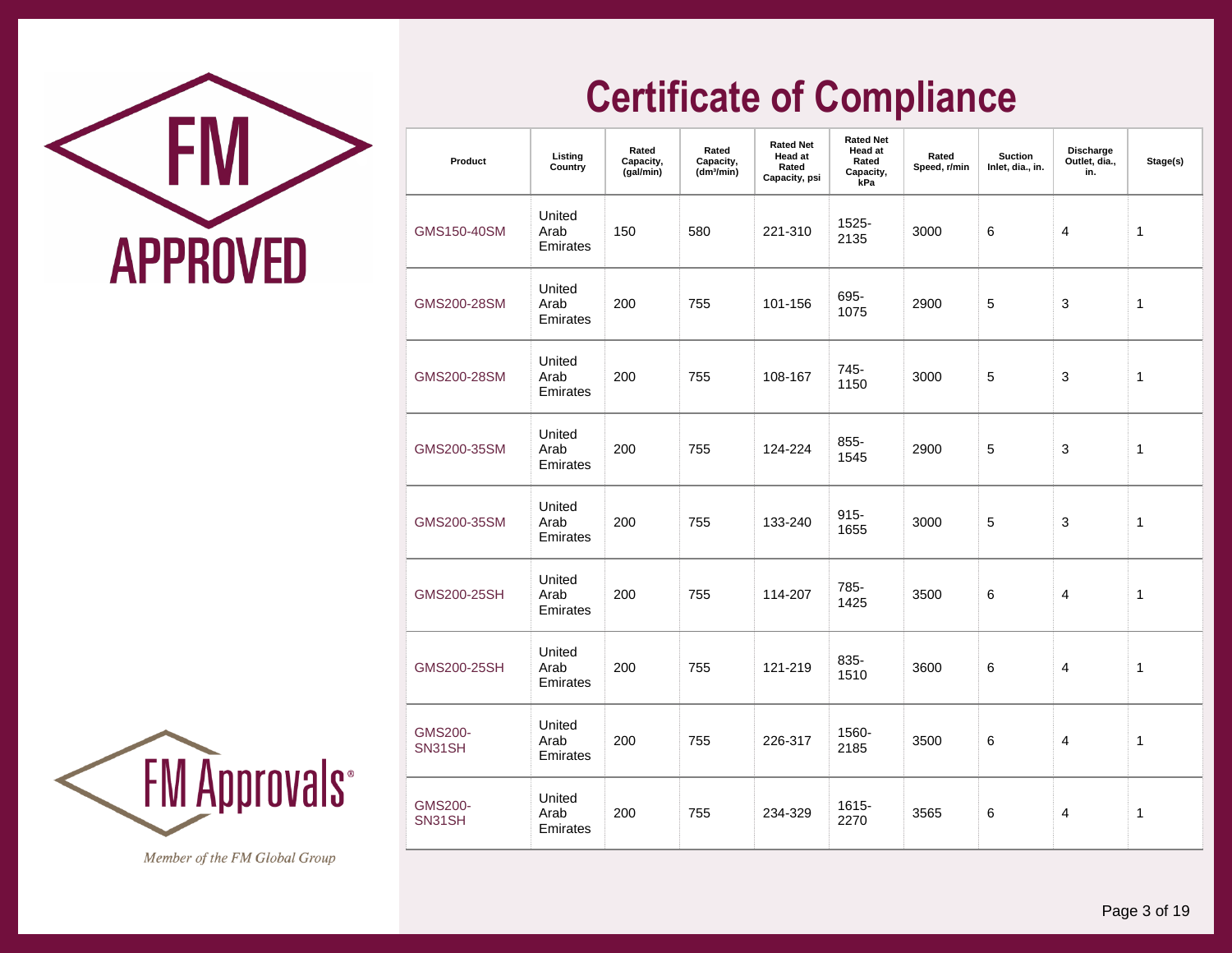

| Product                  | Listing<br>Country         | Rated<br>Capacity,<br>(gal/min) | Rated<br>Capacity,<br>(dm <sup>3</sup> /min) | <b>Rated Net</b><br><b>Head at</b><br>Rated<br>Capacity, psi | <b>Rated Net</b><br><b>Head at</b><br>Rated<br>Capacity,<br>kPa | Rated<br>Speed, r/min | <b>Suction</b><br>Inlet, dia., in. | <b>Discharge</b><br>Outlet, dia.,<br>in. | Stage(s)     |
|--------------------------|----------------------------|---------------------------------|----------------------------------------------|--------------------------------------------------------------|-----------------------------------------------------------------|-----------------------|------------------------------------|------------------------------------------|--------------|
| GMS200-40SM              | United<br>Arab<br>Emirates | 200                             | 755                                          | 206-289                                                      | 1420-<br>1995                                                   | 2900                  | 6                                  | 4                                        | 1            |
| GMS200-40SM              | United<br>Arab<br>Emirates | 200                             | 755                                          | 220-309                                                      | $1515 -$<br>2130                                                | 3000                  | 6                                  | 4                                        | 1            |
| GMS250-28SM              | United<br>Arab<br>Emirates | 250                             | 945                                          | 101-156                                                      | 695-<br>1075                                                    | 2900                  | 5                                  | 3                                        | $\mathbf{1}$ |
| GMS250-28SM              | United<br>Arab<br>Emirates | 250                             | 945                                          | 108-167                                                      | 745-<br>1150                                                    | 3000                  | 5                                  | 3                                        | 1            |
| GMS250-35SM              | United<br>Arab<br>Emirates | 250                             | 945                                          | 123-223                                                      | 850-<br>1540                                                    | 2900                  | 5                                  | 3                                        | 1            |
| GMS250-35SM              | United<br>Arab<br>Emirates | 250                             | 945                                          | 132-239                                                      | $910 -$<br>1650                                                 | 3000                  | 5                                  | 3                                        | 1            |
| GMS250-25SH              | United<br>Arab<br>Emirates | 250                             | 945                                          | 114-207                                                      | 785-<br>1425                                                    | 3500                  | 6                                  | 4                                        | 1            |
| GMS250-25SH              | United<br>Arab<br>Emirates | 250                             | 945                                          | 121-219                                                      | 835-<br>1510                                                    | 3600                  | 6                                  | 4                                        | 1            |
| <b>GMS250-</b><br>SN31SH | United<br>Arab<br>Emirates | 250                             | 945                                          | 226-317                                                      | 1560-<br>2185                                                   | 3500                  | 6                                  | 4                                        | 1            |

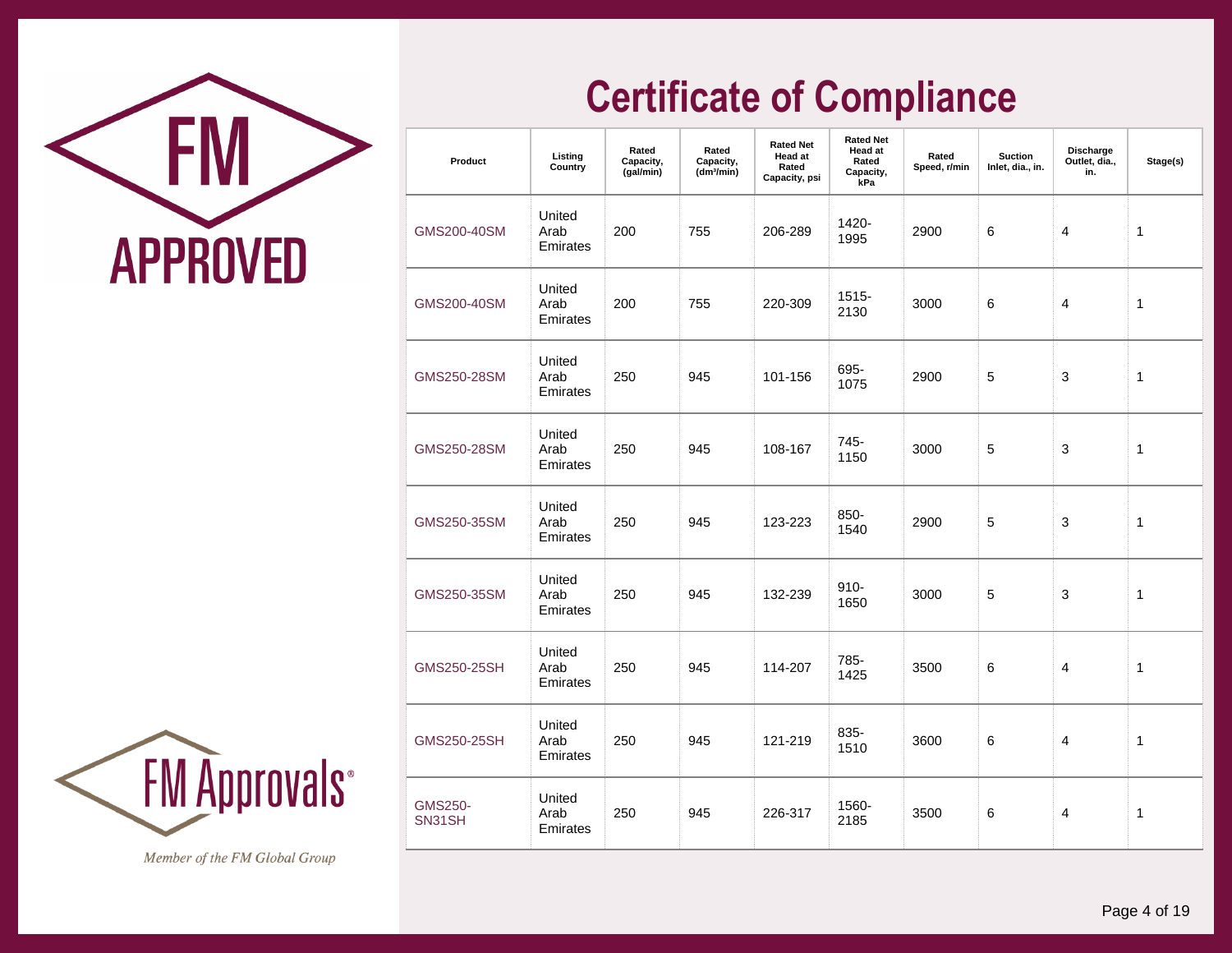

| Product                  | Listing<br>Country         | Rated<br>Capacity,<br>(gal/min) | Rated<br>Capacity,<br>(dm <sup>3</sup> /min) | <b>Rated Net</b><br>Head at<br>Rated<br>Capacity, psi | <b>Rated Net</b><br><b>Head at</b><br>Rated<br>Capacity,<br>kPa | Rated<br>Speed, r/min | <b>Suction</b><br>Inlet, dia., in. | <b>Discharge</b><br>Outlet, dia.,<br>in. | Stage(s) |
|--------------------------|----------------------------|---------------------------------|----------------------------------------------|-------------------------------------------------------|-----------------------------------------------------------------|-----------------------|------------------------------------|------------------------------------------|----------|
| <b>GMS250-</b><br>SN31SH | United<br>Arab<br>Emirates | 250                             | 945                                          | 234-329                                               | 1615-<br>2270                                                   | 3565                  | 6                                  | 4                                        | 1        |
| GMS250-40SM              | United<br>Arab<br>Emirates | 250                             | 945                                          | 206-288                                               | 1420-<br>1985                                                   | 2900                  | 6                                  | 4                                        | 1        |
| GMS250-40SM              | United<br>Arab<br>Emirates | 250                             | 945                                          | 220-308                                               | 1515-<br>2125                                                   | 3000                  | 6                                  | 4                                        | 1        |
| GMS300-28SM              | United<br>Arab<br>Emirates | 300                             | 1135                                         | 100-156                                               | 690-<br>1075                                                    | 2900                  | 5                                  | 3                                        | 1        |
| GMS300-28SM              | United<br>Arab<br>Emirates | 300                             | 1135                                         | 107-167                                               | 740-<br>1150                                                    | 3000                  | 5                                  | 3                                        | 1        |
| GMS300-35SM              | United<br>Arab<br>Emirates | 300                             | 1135                                         | 122-222                                               | 840-<br>1530                                                    | 2900                  | 5                                  | 3                                        | 1        |
| GMS300-35SM              | United<br>Arab<br>Emirates | 300                             | 1135                                         | 131-237                                               | $905 -$<br>1635                                                 | 3000                  | 5                                  | 3                                        | 1        |
| GMS300-25SH              | United<br>Arab<br>Emirates | 300                             | 1135                                         | 114-206                                               | 785-<br>1420                                                    | 3500                  | 6                                  | 4                                        | 1        |
| GMS300-25SH              | United<br>Arab<br>Emirates | 300                             | 1135                                         | 121-219                                               | 835-<br>1510                                                    | 3600                  | 6                                  | 4                                        | 1        |

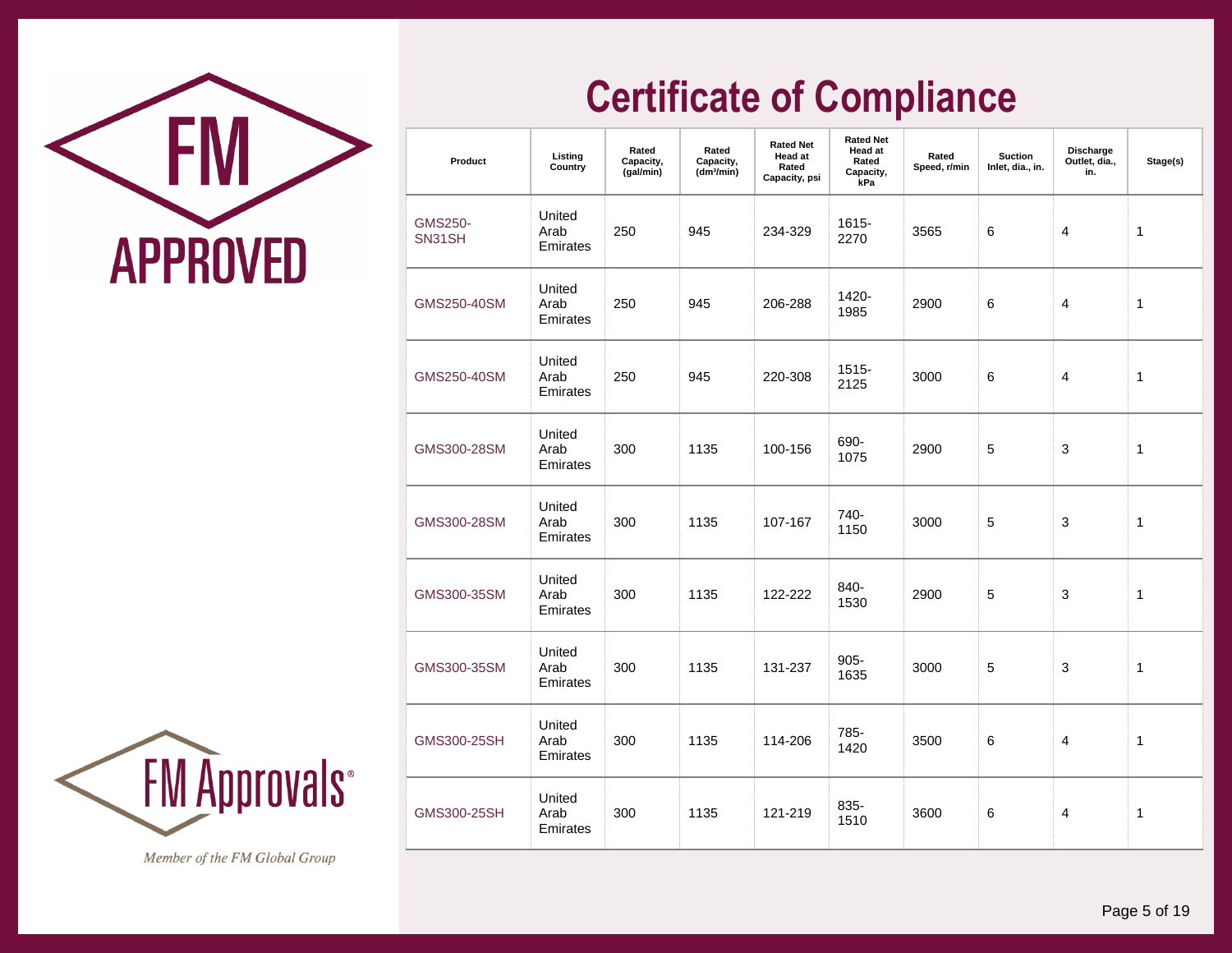



| Product                  | Listing<br>Country         | Rated<br>Capacity,<br>(gal/min) | Rated<br>Capacity,<br>(dm <sup>3</sup> /min) | <b>Rated Net</b><br><b>Head at</b><br>Rated<br>Capacity, psi | <b>Rated Net</b><br><b>Head at</b><br>Rated<br>Capacity,<br>kPa | Rated<br>Speed, r/min | <b>Suction</b><br>Inlet, dia., in. | Discharge<br>Outlet, dia.,<br>in. | Stage(s)     |
|--------------------------|----------------------------|---------------------------------|----------------------------------------------|--------------------------------------------------------------|-----------------------------------------------------------------|-----------------------|------------------------------------|-----------------------------------|--------------|
| <b>GMS300-</b><br>SN31SH | United<br>Arab<br>Emirates | 300                             | 1135                                         | 226-316                                                      | 1560-<br>2180                                                   | 3500                  | 6                                  | 4                                 | 1            |
| <b>GMS300-</b><br>SN31SH | United<br>Arab<br>Emirates | 300                             | 1135                                         | 234-328                                                      | 1615-<br>2260                                                   | 3565                  | 6                                  | 4                                 | $\mathbf 1$  |
| GMS300-40SM              | United<br>Arab<br>Emirates | 300                             | 1135                                         | 206-286                                                      | 1420-<br>1970                                                   | 2900                  | 6                                  | 4                                 | 1            |
| GMS300-40SM              | United<br>Arab<br>Emirates | 300                             | 1135                                         | 220-307                                                      | 1515-<br>2115                                                   | 3000                  | 6                                  | 4                                 | $\mathbf{1}$ |
| GMS400-28SM              | United<br>Arab<br>Emirates | 400                             | 1515                                         | 98-155                                                       | 675-<br>1070                                                    | 2900                  | 5                                  | 3                                 | 1            |
| GMS400-28SM              | United<br>Arab<br>Emirates | 400                             | 1515                                         | 105-166                                                      | 725-<br>1145                                                    | 3000                  | 5                                  | 3                                 | 1            |
| GMS400-35SM              | United<br>Arab<br>Emirates | 400                             | 1515                                         | 120-219                                                      | 825-<br>1510                                                    | 2900                  | 5                                  | 3                                 | 1            |
| GMS400-35SM              | United<br>Arab<br>Emirates | 400                             | 1515                                         | 129-234                                                      | 890-<br>1615                                                    | 3000                  | 5                                  | 3                                 | 1            |
| GMS400-25SH              | United<br>Arab<br>Emirates | 400                             | 1515                                         | 113-206                                                      | 780-<br>1420                                                    | 3500                  | 6                                  | 4                                 | 1            |

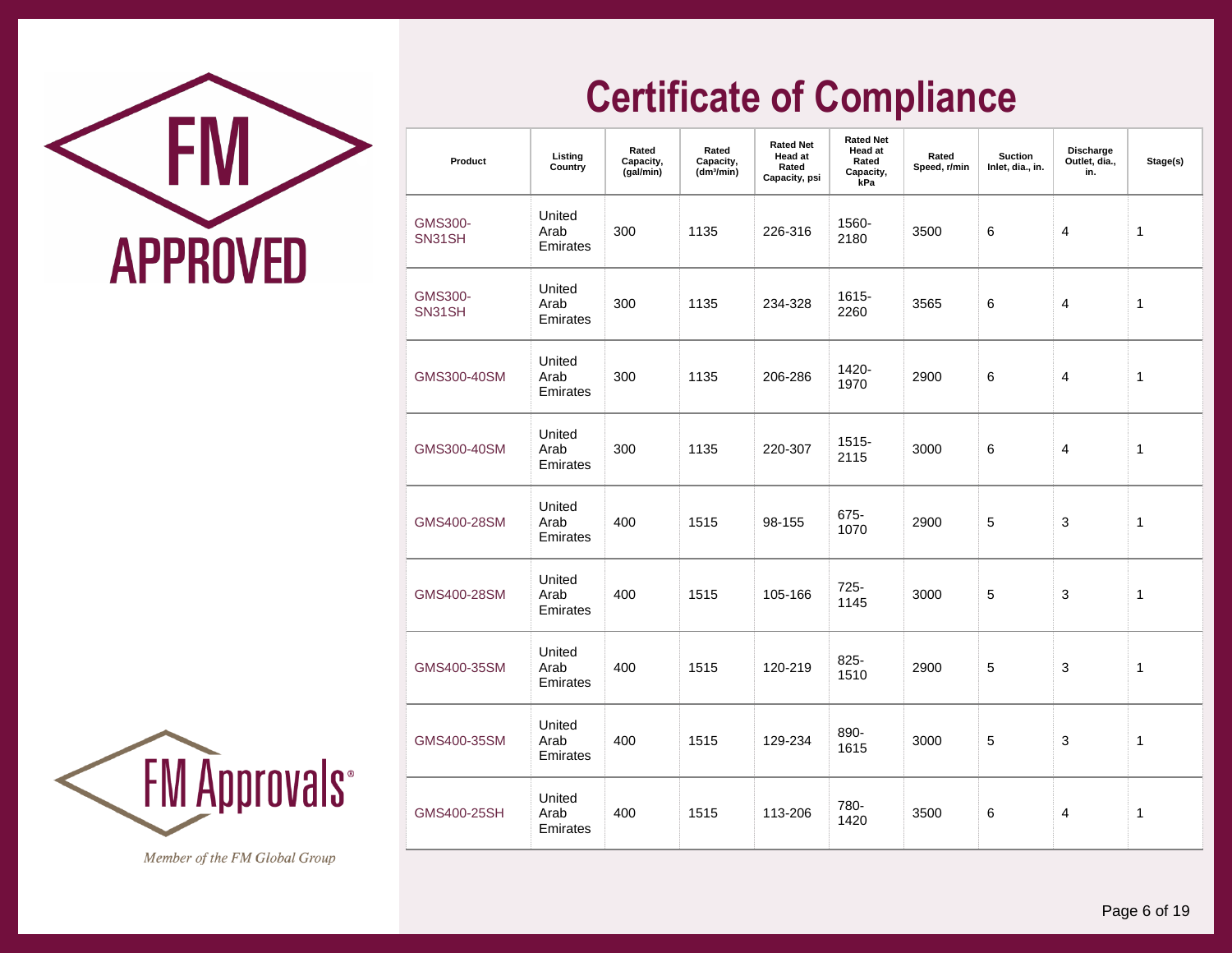



| Product                  | Listing<br>Country         | Rated<br>Capacity,<br>(gal/min) | Rated<br>Capacity,<br>(dm <sup>3</sup> /min) | <b>Rated Net</b><br>Head at<br>Rated<br>Capacity, psi | <b>Rated Net</b><br><b>Head at</b><br>Rated<br>Capacity,<br>kPa | Rated<br>Speed, r/min | <b>Suction</b><br>Inlet, dia., in. | <b>Discharge</b><br>Outlet, dia.,<br>in. | Stage(s) |
|--------------------------|----------------------------|---------------------------------|----------------------------------------------|-------------------------------------------------------|-----------------------------------------------------------------|-----------------------|------------------------------------|------------------------------------------|----------|
| GMS400-25SH              | United<br>Arab<br>Emirates | 400                             | 1515                                         | 120-218                                               | 825-<br>1505                                                    | 3600                  | 6                                  | 4                                        | 1        |
| <b>GMS400-</b><br>SN31SH | United<br>Arab<br>Emirates | 400                             | 1515                                         | 225-314                                               | 1550-<br>2165                                                   | 3500                  | 6                                  | 4                                        | 1        |
| <b>GMS400-</b><br>SN31SH | United<br>Arab<br>Emirates | 400                             | 1515                                         | 233-326                                               | 1605-<br>2250                                                   | 3565                  | 6                                  | 4                                        | 1        |
| GMS400-40SM              | United<br>Arab<br>Emirates | 400                             | 1515                                         | 206-285                                               | 1420-<br>1965                                                   | 2900                  | 6                                  | 4                                        | 1        |
| GMS400-40SM              | United<br>Arab<br>Emirates | 400                             | 1515                                         | 221-305                                               | 1525-<br>2105                                                   | 3000                  | 6                                  | 4                                        | 1        |
| GMS450-28SM              | United<br>Arab<br>Emirates | 450                             | 1705                                         | 96-155                                                | 660-<br>1070                                                    | 2900                  | 5                                  | 3                                        | 1        |
| GMS450-28SM              | United<br>Arab<br>Emirates | 450                             | 1705                                         | 104-166                                               | $715 -$<br>1145                                                 | 3000                  | 6                                  | 4                                        | 1        |
| GMS450-25SH              | United<br>Arab<br>Emirates | 450                             | 1705                                         | 113-206                                               | 780-<br>1420                                                    | 3500                  | 6                                  | 4                                        | 1        |
| <b>GMS450-25SH</b>       | United<br>Arab<br>Emirates | 450                             | 1705                                         | 120-218                                               | 825-<br>1505                                                    | 3600                  | 6                                  | 4                                        | 1        |

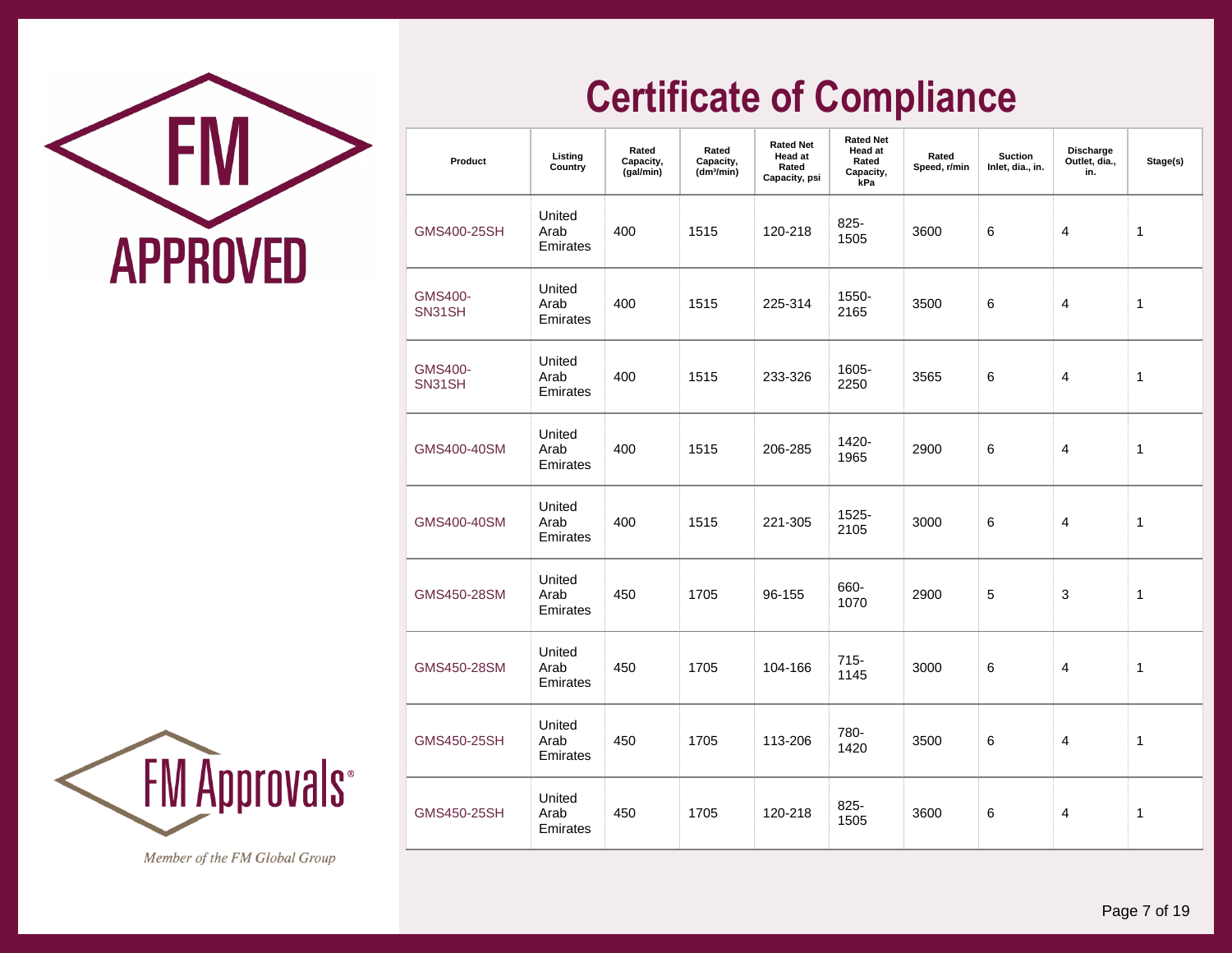



| Product                  | Listing<br>Country         | Rated<br>Capacity,<br>(gal/min) | Rated<br>Capacity,<br>(dm <sup>3</sup> /min) | <b>Rated Net</b><br>Head at<br>Rated<br>Capacity, psi | <b>Rated Net</b><br>Head at<br>Rated<br>Capacity,<br>kPa | Rated<br>Speed, r/min | <b>Suction</b><br>Inlet, dia., in. | <b>Discharge</b><br>Outlet, dia.,<br>in. | Stage(s) |
|--------------------------|----------------------------|---------------------------------|----------------------------------------------|-------------------------------------------------------|----------------------------------------------------------|-----------------------|------------------------------------|------------------------------------------|----------|
| <b>GMS450-</b><br>SN31SH | United<br>Arab<br>Emirates | 450                             | 1705                                         | 224-313                                               | 1545-<br>2160                                            | 3500                  | 6                                  | 4                                        | 1        |
| <b>GMS450-</b><br>SN31SH | United<br>Arab<br>Emirates | 450                             | 1705                                         | 233-325                                               | 1605-<br>2240                                            | 3565                  | 6                                  | 4                                        | 1        |
| GMS450-40SM              | United<br>Arab<br>Emirates | 450                             | 1705                                         | 205-284                                               | 1415-<br>1960                                            | 2900                  | 6                                  | 4                                        | 1        |
| GMS450-40SM              | United<br>Arab<br>Emirates | 450                             | 1705                                         | 220-304                                               | 1515-<br>2095                                            | 3000                  | 6                                  | 4                                        | 1        |
| GMS500-31SM              | United<br>Arab<br>Emirates | 500                             | 1895                                         | 130-197                                               | 895-<br>1360                                             | 2900                  | 6                                  | 4                                        | 1        |
| GMS500-31SM              | United<br>Arab<br>Emirates | 500                             | 1895                                         | 139-212                                               | 960-<br>1460                                             | 3000                  | 6                                  | 4                                        | 1        |
| GMS500-28SM              | United<br>Arab<br>Emirates | 500                             | 1895                                         | 94-154                                                | 650-<br>1060                                             | 2900                  | 5                                  | 3                                        | 1        |
| GMS500-28SM              | United<br>Arab<br>Emirates | 500                             | 1895                                         | 102-165                                               | 750-<br>1140                                             | 3000                  | 5                                  | 3                                        | 1        |
| GMS500-25SH              | United<br>Arab<br>Emirates | 500                             | 1895                                         | 113-205                                               | 780-<br>1415                                             | 3500                  | 6                                  | 4                                        | 1        |

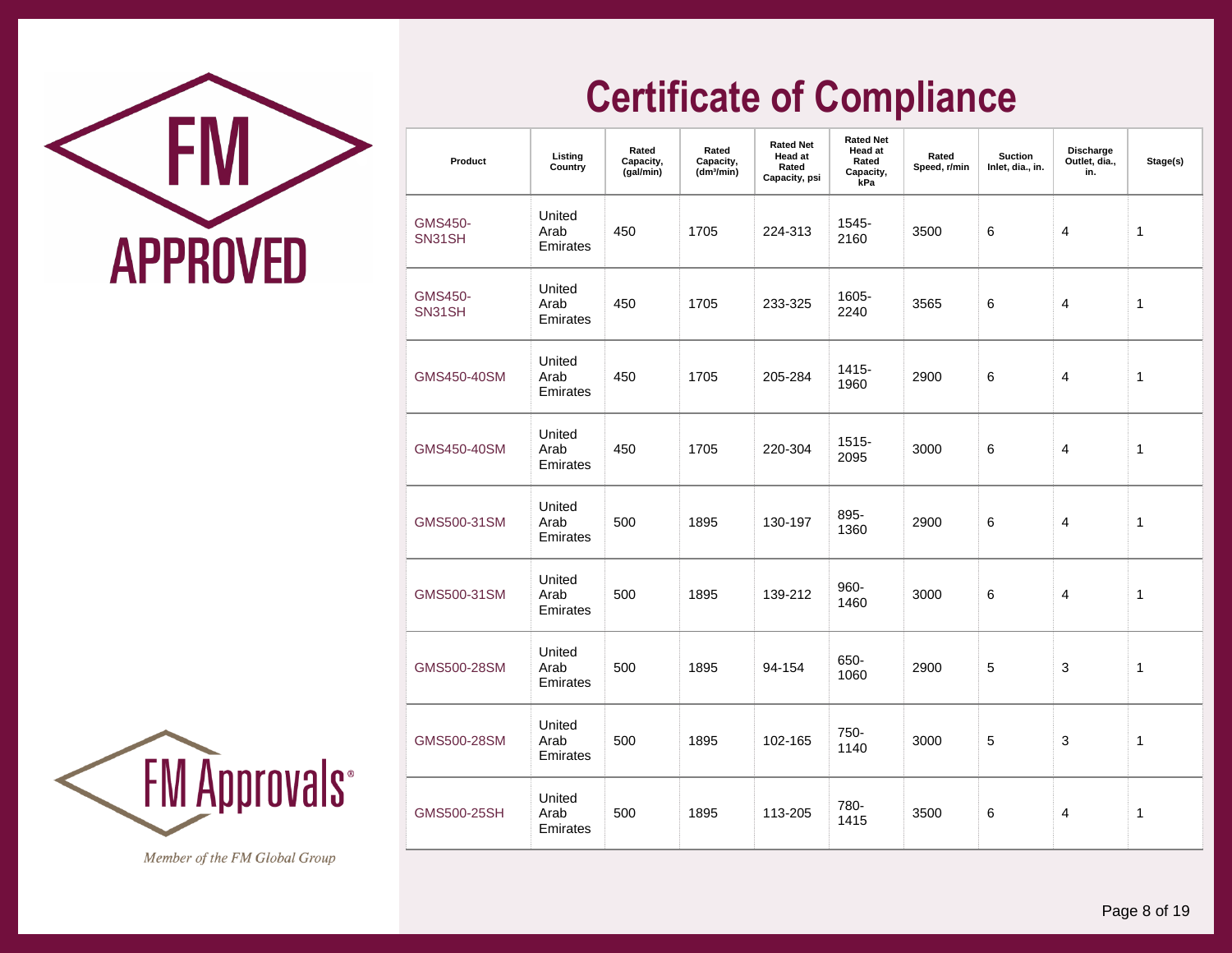



| Product                  | Listing<br>Country         | Rated<br>Capacity,<br>(gal/min) | Rated<br>Capacity,<br>(dm <sup>3</sup> /min) | <b>Rated Net</b><br>Head at<br>Rated<br>Capacity, psi | <b>Rated Net</b><br><b>Head at</b><br>Rated<br>Capacity,<br>kPa | Rated<br>Speed, r/min | <b>Suction</b><br>Inlet, dia., in. | Discharge<br>Outlet, dia.,<br>in. | Stage(s) |
|--------------------------|----------------------------|---------------------------------|----------------------------------------------|-------------------------------------------------------|-----------------------------------------------------------------|-----------------------|------------------------------------|-----------------------------------|----------|
| GMS500-25SH              | United<br>Arab<br>Emirates | 500                             | 1895                                         | 120-217                                               | 825-<br>1495                                                    | 3600                  | 6                                  | 4                                 | 1        |
| <b>GMS500-</b><br>SN31SH | United<br>Arab<br>Emirates | 500                             | 1895                                         | 224-312                                               | 1545-<br>2150                                                   | 3500                  | 6                                  | 4                                 | 1        |
| <b>GMS500-</b><br>SN31SH | United<br>Arab<br>Emirates | 500                             | 1895                                         | 232-324                                               | 1600-<br>2235                                                   | 3565                  | 6                                  | 4                                 | 1        |
| GMS500-40SM              | United<br>Arab<br>Emirates | 500                             | 1895                                         | 204-284                                               | 1405-<br>1960                                                   | 2900                  | 6                                  | 4                                 | 1        |
| GMS500-40SM              | United<br>Arab<br>Emirates | 500                             | 1895                                         | 219-304                                               | 1510-<br>2095                                                   | 3000                  | 6                                  | $\overline{4}$                    | 1        |
| GMS500-32SM              | United<br>Arab<br>Emirates | 500                             | 1895                                         | 119-198                                               | 820-<br>1365                                                    | 2900                  | 6                                  | 4                                 | 1        |
| GMS500-32SM              | United<br>Arab<br>Emirates | 500                             | 1895                                         | 128-212                                               | 885-<br>1460                                                    | 3000                  | 6                                  | 4                                 | 1        |
| GMS750-31SM              | United<br>Arab<br>Emirates | 750                             | 2840                                         | 127-196                                               | 875-<br>1350                                                    | 2900                  | 6                                  | 4                                 | 1        |
| GMS750-31SM              | United<br>Arab<br>Emirates | 750                             | 2840                                         | 136-210                                               | 940-<br>1450                                                    | 3000                  | 6                                  | 4                                 | 1        |

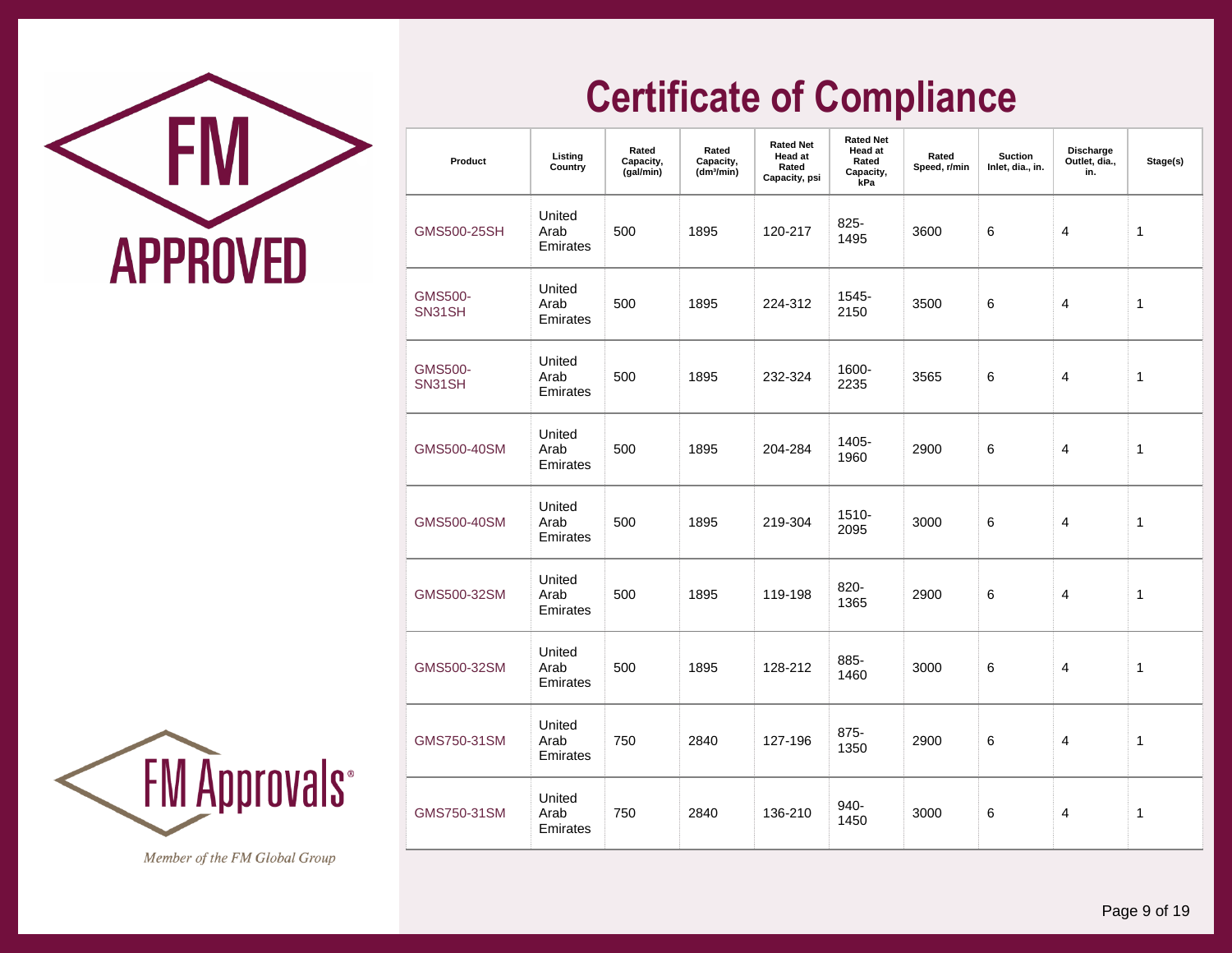

| Product                  | Listing<br>Country         | Rated<br>Capacity,<br>(gal/min) | Rated<br>Capacity,<br>(dm <sup>3</sup> /min) | <b>Rated Net</b><br><b>Head at</b><br>Rated<br>Capacity, psi | <b>Rated Net</b><br><b>Head at</b><br>Rated<br>Capacity,<br>kPa | Rated<br>Speed, r/min | <b>Suction</b><br>Inlet, dia., in. | <b>Discharge</b><br>Outlet, dia.,<br>in. | Stage(s) |
|--------------------------|----------------------------|---------------------------------|----------------------------------------------|--------------------------------------------------------------|-----------------------------------------------------------------|-----------------------|------------------------------------|------------------------------------------|----------|
| GMS750-EL31SH            | United<br>Arab<br>Emirates | 750                             | 2840                                         | 190-290                                                      | 1310-<br>2000                                                   | 3500                  | 6                                  | 4                                        | 1        |
| <b>GMS750-EL31SH</b>     | United<br>Arab<br>Emirates | 750                             | 2840                                         | 196-299                                                      | 1350-<br>2060                                                   | 3555                  | 6                                  | 4                                        | 1        |
| GMS750-25SH              | United<br>Arab<br>Emirates | 750                             | 2840                                         | 106-199                                                      | 730-<br>1370                                                    | 3500                  | 6                                  | 4                                        | 1        |
| GMS750-25SH              | United<br>Arab<br>Emirates | 750                             | 2840                                         | 113-211                                                      | 780-<br>1455                                                    | 3600                  | 6                                  | 4                                        | 1        |
| <b>GMS750-</b><br>SN31SH | United<br>Arab<br>Emirates | 750                             | 2840                                         | 218-309                                                      | 1505-<br>2130                                                   | 3500                  | 6                                  | 4                                        | 1        |
| <b>GMS750-</b><br>SN31SH | United<br>Arab<br>Emirates | 750                             | 2840                                         | 227-321                                                      | 1565-<br>2215                                                   | 3565                  | 6                                  | 4                                        | 1        |
| GMS750-40SM              | United<br>Arab<br>Emirates | 750                             | 2840                                         | 199-281                                                      | 1370-<br>1935                                                   | 2900                  | 6                                  | 4                                        | 1        |
| GMS750-40SM              | United<br>Arab<br>Emirates | 750                             | 2840                                         | 214-301                                                      | 1475-<br>2075                                                   | 3000                  | 6                                  | 4                                        | 1        |
| GMS750-29SM              | United<br>Arab<br>Emirates | 750                             | 2840                                         | 148-182                                                      | 1020-<br>1255                                                   | 2900                  | 8                                  | 5                                        | 1        |

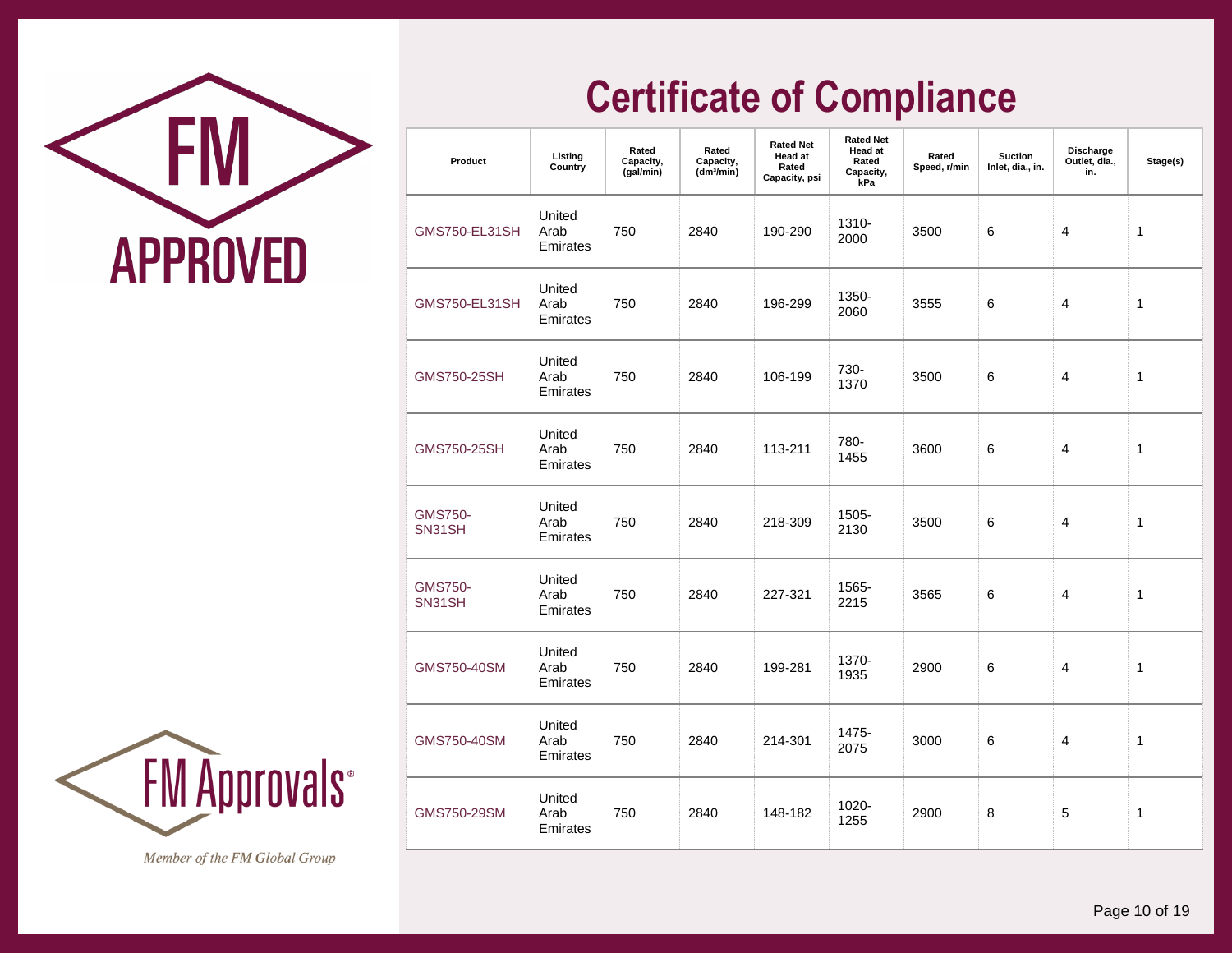

| Product            | Listing<br>Country         | Rated<br>Capacity,<br>(gal/min) | Rated<br>Capacity,<br>(dm <sup>3</sup> /min) | <b>Rated Net</b><br><b>Head at</b><br>Rated<br>Capacity, psi | <b>Rated Net</b><br>Head at<br>Rated<br>Capacity,<br>kPa | Rated<br>Speed, r/min | <b>Suction</b><br>Inlet, dia., in. | <b>Discharge</b><br>Outlet, dia.,<br>in. | Stage(s) |
|--------------------|----------------------------|---------------------------------|----------------------------------------------|--------------------------------------------------------------|----------------------------------------------------------|-----------------------|------------------------------------|------------------------------------------|----------|
| GMS750-29SM        | United<br>Arab<br>Emirates | 750                             | 2840                                         | 159-196                                                      | 1095-<br>1350                                            | 3000                  | 8                                  | 5                                        | 1        |
| <b>GMS750-12SH</b> | United<br>Arab<br>Emirates | 750                             | 2840                                         | 148-266                                                      | 1020-<br>1835                                            | 3500                  | 8                                  | 5                                        | 1        |
| <b>GMS750-12SH</b> | United<br>Arab<br>Emirates | 750                             | 2840                                         | 157-281                                                      | 1080-<br>1935                                            | 3600                  | 8                                  | 5                                        | 1        |
| GMS750-32SM        | United<br>Arab<br>Emirates | 750                             | 2840                                         | 111-194                                                      | 765-<br>1340                                             | 2900                  | 6                                  | 4                                        | 1        |
| GMS750-32SM        | United<br>Arab<br>Emirates | 750                             | 2840                                         | 120-208                                                      | 825-<br>1435                                             | 3000                  | 6                                  | 4                                        | 1        |
| GMS1000-31SM       | United<br>Arab<br>Emirates | 1000                            | 3780                                         | 124-190                                                      | $855 -$<br>1310                                          | 2900                  | 6                                  | 4                                        | 1        |
| GMS1000-31SM       | United<br>Arab<br>Emirates | 1000                            | 3780                                         | 133-204                                                      | $915 -$<br>1405                                          | 3000                  | 6                                  | 4                                        | 1        |
| GMS1000-<br>EL31SH | United<br>Arab<br>Emirates | 1000                            | 3780                                         | 187-289                                                      | 1290-<br>1995                                            | 3500                  | 6                                  | 4                                        | 1        |
| GMS1000-<br>EL31SH | United<br>Arab<br>Emirates | 1000                            | 3780                                         | 193-298                                                      | 1330-<br>2055                                            | 3555                  | 6                                  | 4                                        | 1        |

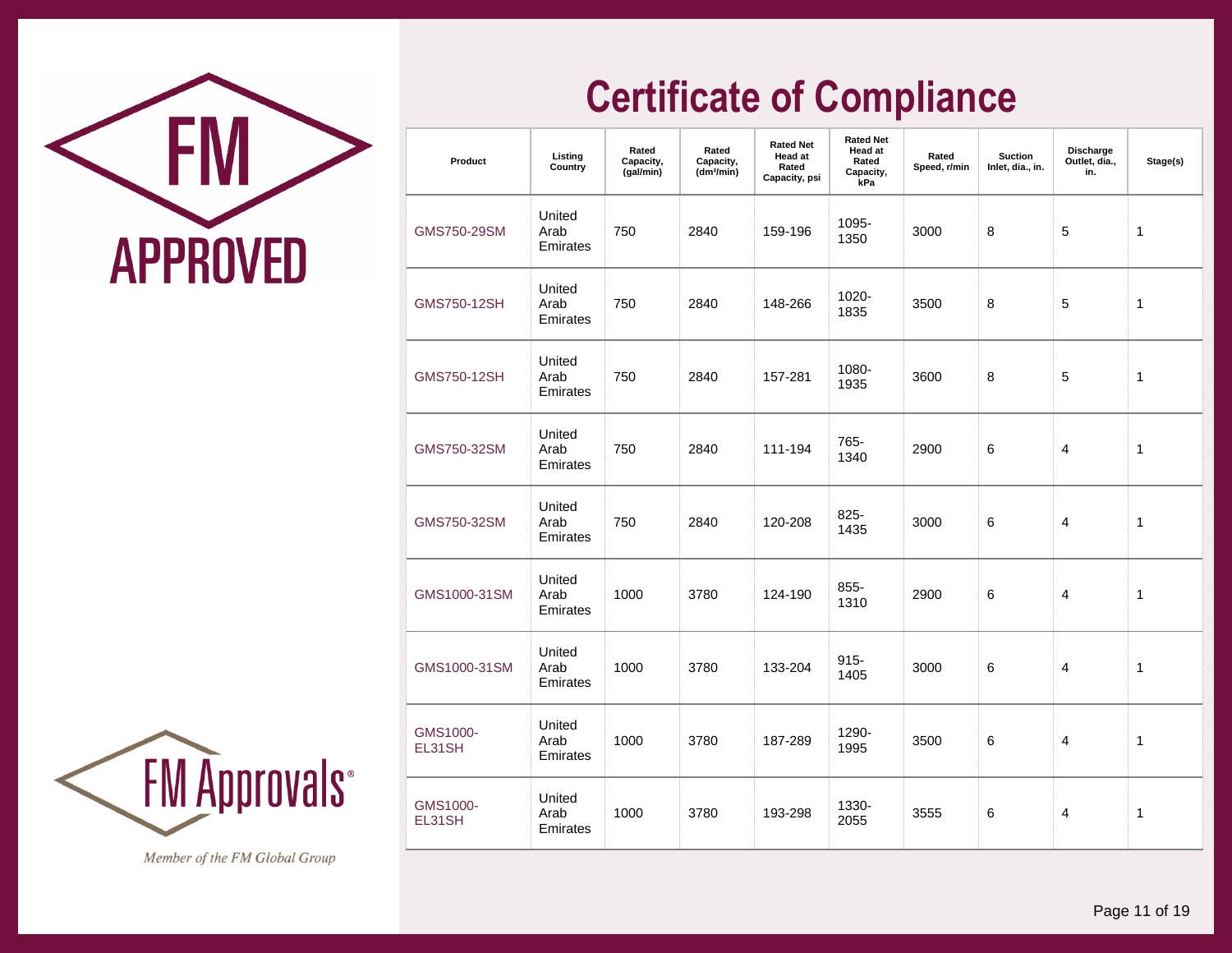

| Product      | Listing<br>Country         | Rated<br>Capacity,<br>(gal/min) | Rated<br>Capacity,<br>(dm <sup>3</sup> /min) | <b>Rated Net</b><br><b>Head at</b><br>Rated<br>Capacity, psi | <b>Rated Net</b><br><b>Head at</b><br>Rated<br>Capacity,<br>kPa | Rated<br>Speed, r/min | <b>Suction</b><br>Inlet, dia., in. | Discharge<br>Outlet, dia.,<br>in. | Stage(s) |
|--------------|----------------------------|---------------------------------|----------------------------------------------|--------------------------------------------------------------|-----------------------------------------------------------------|-----------------------|------------------------------------|-----------------------------------|----------|
| GMS1000-40SM | United<br>Arab<br>Emirates | 1000                            | 3785                                         | 191-272                                                      | 1315-<br>1875                                                   | 2900                  | 6                                  | 4                                 | 1        |
| GMS1000-40SM | United<br>Arab<br>Emirates | 1000                            | 3785                                         | 206-292                                                      | 1420-<br>2015                                                   | 3000                  | 6                                  | 4                                 | 1        |
| GMS1000-29SM | United<br>Arab<br>Emirates | 1000                            | 3785                                         | 143-181                                                      | 985-<br>1250                                                    | 2900                  | 8                                  | 5                                 | 1        |
| GMS1000-29SM | United<br>Arab<br>Emirates | 1000                            | 3785                                         | 154-194                                                      | 1060-<br>1340                                                   | 3000                  | 8                                  | 5                                 | 1        |
| GMS1000-12SH | United<br>Arab<br>Emirates | 1000                            | 3785                                         | 146-264                                                      | 1005-<br>1820                                                   | 3500                  | 8                                  | 5                                 | 1        |
| GMS1000-12SH | United<br>Arab<br>Emirates | 1000                            | 3785                                         | 155-280                                                      | 1070-<br>1930                                                   | 3600                  | 8                                  | 5                                 | 1        |
| GMS1000-30SM | United<br>Arab<br>Emirates | 1000                            | 3785                                         | 98-172                                                       | 675-<br>1185                                                    | 2900                  | 8                                  | 5                                 | 1        |
| GMS1000-30SM | United<br>Arab<br>Emirates | 1000                            | 3785                                         | 103-180                                                      | $710 -$<br>1240                                                 | 2960                  | 8                                  | 5                                 | 1        |
| GMS1000-36SM | United<br>Arab<br>Emirates | 1000                            | 3785                                         | 163-278                                                      | 1125-<br>1915                                                   | 2900                  | 8                                  | 5                                 | 1        |

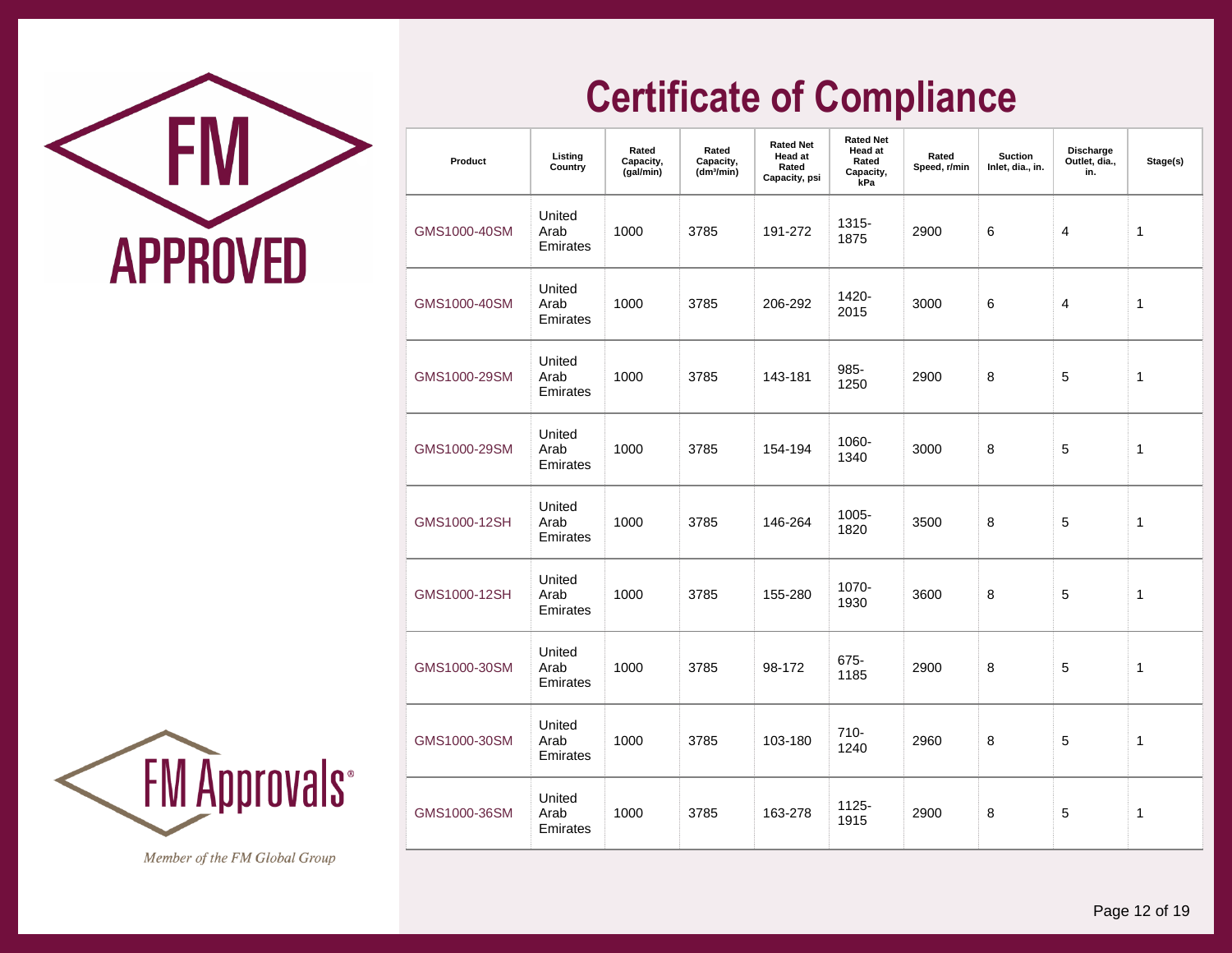

| Product            | Listing<br>Country         | Rated<br>Capacity,<br>(gal/min) | Rated<br>Capacity,<br>(dm <sup>3</sup> /min) | <b>Rated Net</b><br><b>Head at</b><br>Rated<br>Capacity, psi | <b>Rated Net</b><br>Head at<br>Rated<br>Capacity,<br>kPa | Rated<br>Speed, r/min | <b>Suction</b><br>Inlet, dia., in. | Discharge<br>Outlet, dia.,<br>in. | Stage(s) |
|--------------------|----------------------------|---------------------------------|----------------------------------------------|--------------------------------------------------------------|----------------------------------------------------------|-----------------------|------------------------------------|-----------------------------------|----------|
| GMS1000-36SM       | United<br>Arab<br>Emirates | 1000                            | 3785                                         | 165-280                                                      | 1138-<br>1930                                            | 2910                  | 8                                  | 5                                 | 1        |
| GMS1000-15SH       | United<br>Arab<br>Emirates | 1000                            | 3785                                         | 152-205                                                      | 1050-<br>1415                                            | 3500                  | 8                                  | 5                                 | 1        |
| GMS1000-15SH       | United<br>Arab<br>Emirates | 1000                            | 3785                                         | 160-217                                                      | 1105-<br>1495                                            | 3600                  | 8                                  | 5                                 | 1        |
| GMS1250-<br>EL31SH | United<br>Arab<br>Emirates | 1250                            | 4730                                         | 178-287                                                      | 1225-<br>1980                                            | 3500                  | 6                                  | 4                                 | 1        |
| GMS1250-<br>EL31SH | United<br>Arab<br>Emirates | 1250                            | 4730                                         | 184-296                                                      | 1270-<br>2040                                            | 3555                  | 6                                  | 4                                 | 1        |
| GMS1250-29SM       | United<br>Arab<br>Emirates | 1250                            | 4730                                         | 137-177                                                      | 945-<br>1220                                             | 2900                  | 8                                  | 5                                 | 1        |
| GMS1250-29SM       | United<br>Arab<br>Emirates | 1250                            | 4730                                         | 148-191                                                      | 1020-<br>1315                                            | 3000                  | 8                                  | 5                                 | 1        |
| GMS1250-12SH       | United<br>Arab<br>Emirates | 1250                            | 4730                                         | 207-264                                                      | 1425-<br>1820                                            | 3500                  | 8                                  | 5                                 | 1        |
| GMS1250-12SH       | United<br>Arab<br>Emirates | 1250                            | 4730                                         | 219-279                                                      | 1510-<br>1925                                            | 3600                  | 8                                  | 5                                 | 1        |

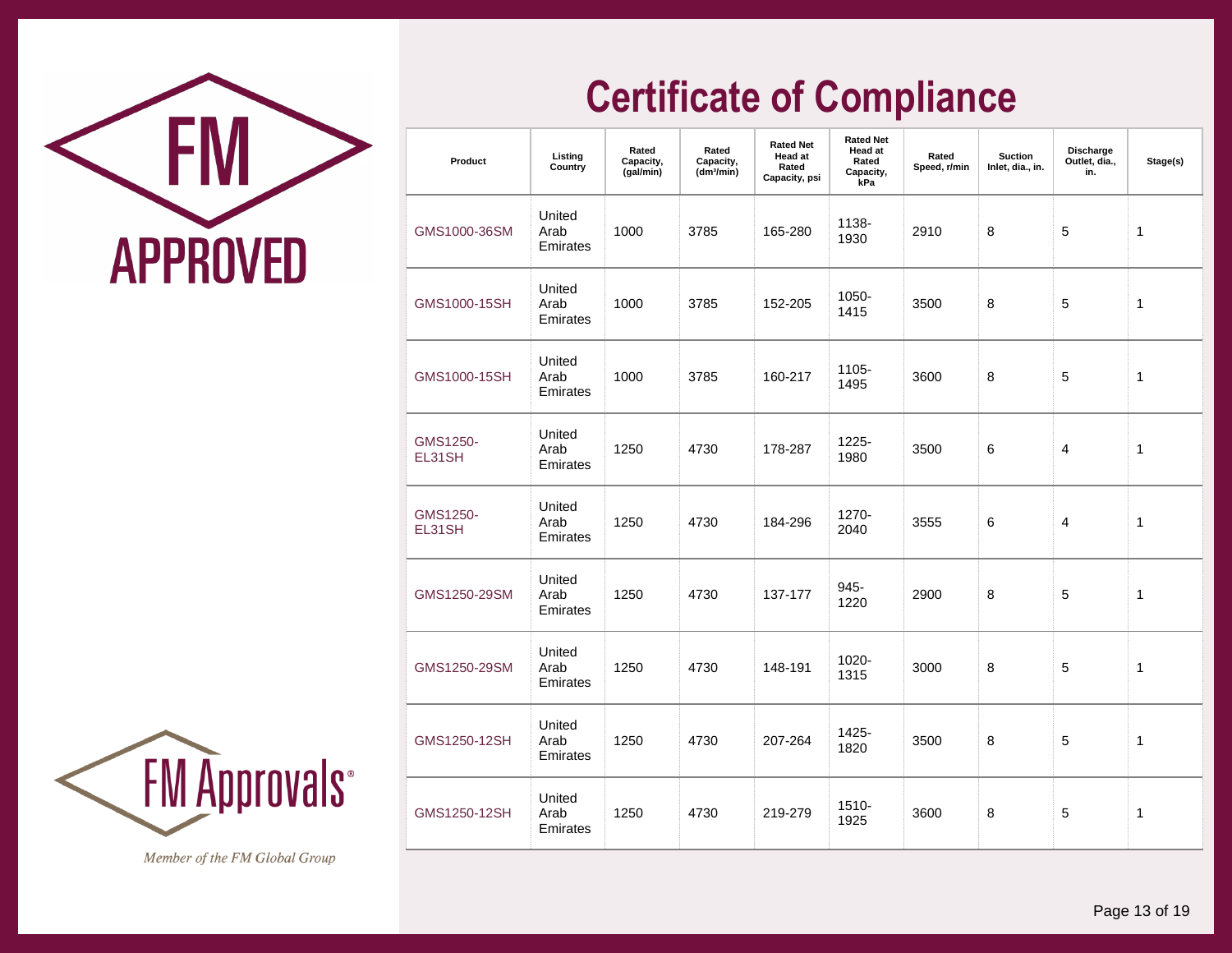

| Product      | Listing<br>Country         | Rated<br>Capacity,<br>(gal/min) | Rated<br>Capacity,<br>(dm <sup>3</sup> /min) | <b>Rated Net</b><br><b>Head at</b><br>Rated<br>Capacity, psi | <b>Rated Net</b><br>Head at<br>Rated<br>Capacity,<br>kPa | Rated<br>Speed, r/min | <b>Suction</b><br>Inlet, dia., in. | <b>Discharge</b><br>Outlet, dia.,<br>in. | Stage(s) |
|--------------|----------------------------|---------------------------------|----------------------------------------------|--------------------------------------------------------------|----------------------------------------------------------|-----------------------|------------------------------------|------------------------------------------|----------|
| GMS1250-30SM | United<br>Arab<br>Emirates | 1250                            | 4730                                         | 94-170                                                       | 650-<br>1170                                             | 2900                  | 8                                  | 5                                        | 1        |
| GMS1250-30SM | United<br>Arab<br>Emirates | 1250                            | 4730                                         | 98-177                                                       | 675-<br>1220                                             | 2960                  | 8                                  | 5                                        | 1        |
| GMS1250-36SM | United<br>Arab<br>Emirates | 1250                            | 4730                                         | 155-278                                                      | 1070-<br>1915                                            | 2900                  | 8                                  | 5                                        | 1        |
| GMS1250-36SM | United<br>Arab<br>Emirates | 1250                            | 4730                                         | 156-280                                                      | 1075-<br>1930                                            | 2910                  | 8                                  | 5                                        | 1        |
| GMS1250-15SH | United<br>Arab<br>Emirates | 1250                            | 4730                                         | 150-205                                                      | 1035-<br>1415                                            | 3500                  | 8                                  | 5                                        | 1        |
| GMS1250-15SH | United<br>Arab<br>Emirates | 1250                            | 4730                                         | 159-217                                                      | 1095-<br>1495                                            | 3600                  | 8                                  | 5                                        | 1        |
| GMS1500-30SM | United<br>Arab<br>Emirates | 1500                            | 5680                                         | 88-167                                                       | 605-<br>1150                                             | 2900                  | 8                                  | 5                                        | 1        |
| GMS1500-30SM | United<br>Arab<br>Emirates | 1500                            | 5680                                         | 92-174                                                       | 635-<br>1200                                             | 2900                  | 8                                  | 5                                        | 1        |
| GMS1500-36SM | United<br>Arab<br>Emirates | 1500                            | 5680                                         | 153-275                                                      | 1055-<br>1895                                            | 2900                  | 8                                  | 5                                        | 1        |

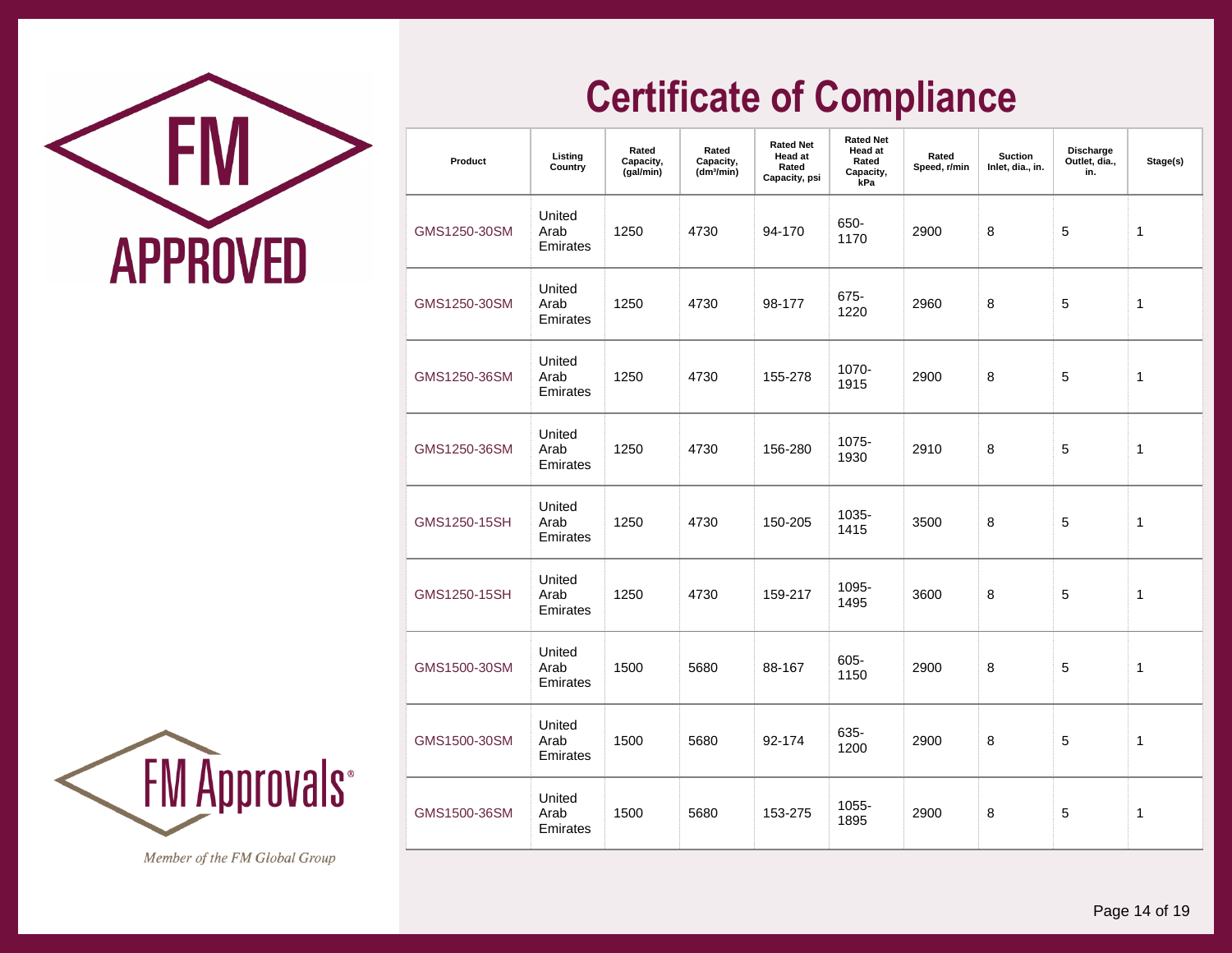

| Product             | Listing<br>Country         | Rated<br>Capacity,<br>(gal/min) | Rated<br>Capacity,<br>(dm <sup>3</sup> /min) | <b>Rated Net</b><br>Head at<br>Rated<br>Capacity, psi | <b>Rated Net</b><br><b>Head at</b><br>Rated<br>Capacity,<br>kPa | Rated<br>Speed, r/min | <b>Suction</b><br>Inlet, dia., in. | Discharge<br>Outlet, dia.,<br>in. | Stage(s)     |
|---------------------|----------------------------|---------------------------------|----------------------------------------------|-------------------------------------------------------|-----------------------------------------------------------------|-----------------------|------------------------------------|-----------------------------------|--------------|
| GMS1500-36SM        | United<br>Arab<br>Emirates | 1500                            | 5680                                         | 154-277                                               | 1060-<br>1910                                                   | 2910                  | 8                                  | 5                                 | 1            |
| GMS1500-15SH        | United<br>Arab<br>Emirates | 1500                            | 5680                                         | 149-206                                               | 1025-<br>1420                                                   | 3500                  | 8                                  | 5                                 | $\mathbf{1}$ |
| GMS1500-15SH        | United<br>Arab<br>Emirates | 1500                            | 5680                                         | 158-218                                               | 1090-<br>1505                                                   | 3600                  | 8                                  | 5                                 | 1            |
| GMS2000-15SH        | United<br>Arab<br>Emirates | 2000                            | 7570                                         | 145-203                                               | 1000-<br>1400                                                   | 3500                  | 8                                  | 5                                 | $\mathbf{1}$ |
| GMS2000-15SH        | United<br>Arab<br>Emirates | 2000                            | 7570                                         | 154-215                                               | 1060-<br>1480                                                   | 3600                  | 8                                  | 5                                 | 1            |
| GMS 450-37SM-<br>2G | United<br>Arab<br>Emirates | 450                             | 1705                                         | 220-293                                               | $1515 -$<br>2020                                                | 2900                  | 6                                  | 4                                 | 1            |
| GMS 500-37SM-<br>2G | United<br>Arab<br>Emirates | 500                             | 1895                                         | 216-296                                               | 1490-<br>2040                                                   | 2900                  | 6                                  | 4                                 | 1            |
| GMS 750-37SM-<br>2G | United<br>Arab<br>Emirates | 750                             | 2840                                         | 202-276                                               | 1395-<br>1905                                                   | 2900                  | 6                                  | 4                                 | 1            |
| GMS 450-37SM-<br>2G | United<br>Arab<br>Emirates | 450                             | 1705                                         | 236-315                                               | 1625-<br>2170                                                   | 3000                  | 6                                  | 4                                 | 1            |

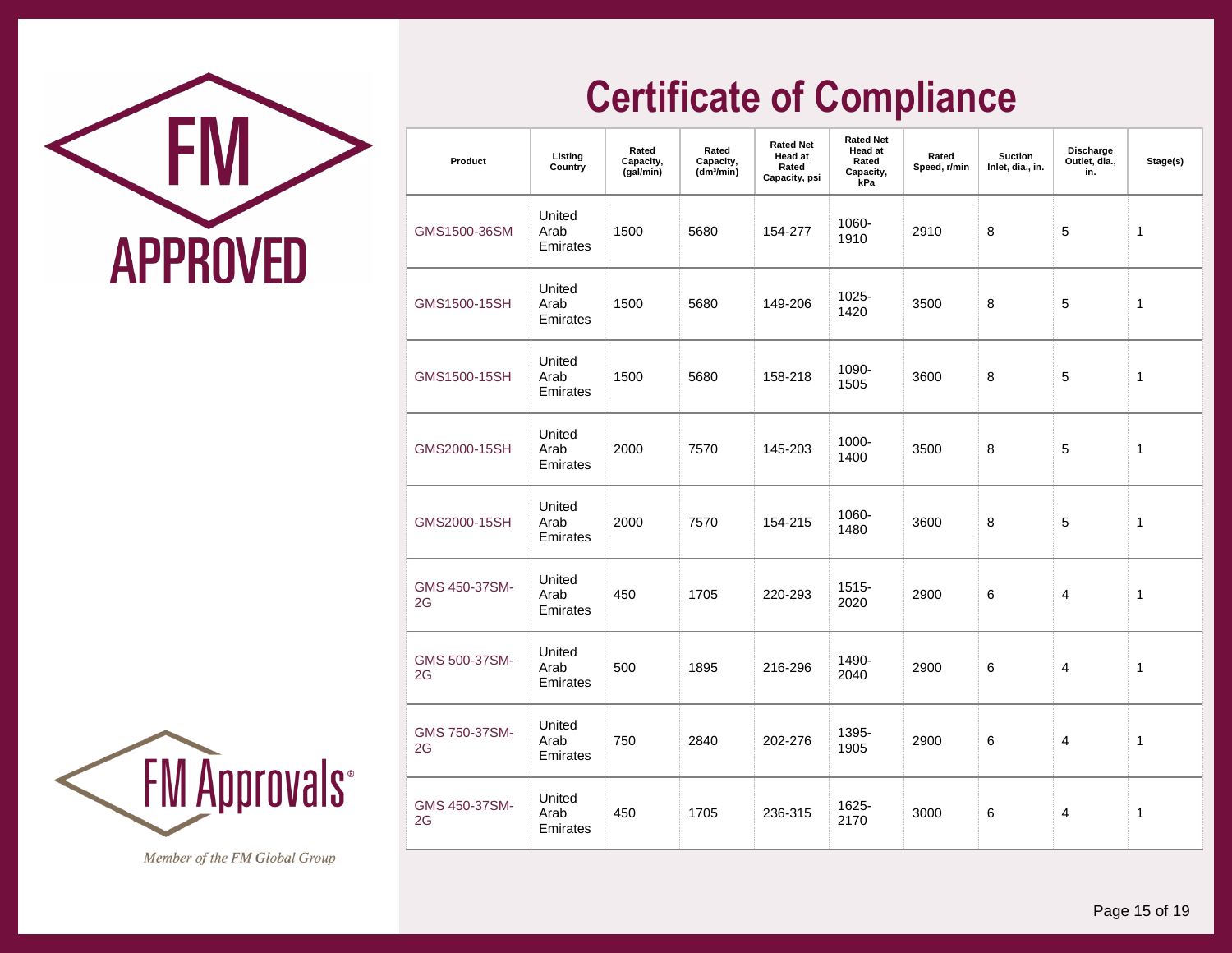



| Product              | Listing<br>Country         | Rated<br>Capacity,<br>(gal/min) | Rated<br>Capacity,<br>(dm <sup>3</sup> /min) | <b>Rated Net</b><br><b>Head at</b><br>Rated<br>Capacity, psi | <b>Rated Net</b><br><b>Head at</b><br>Rated<br>Capacity,<br>kPa | Rated<br>Speed, r/min | <b>Suction</b><br>Inlet, dia., in. | Discharge<br>Outlet, dia.,<br>in. | Stage(s)    |
|----------------------|----------------------------|---------------------------------|----------------------------------------------|--------------------------------------------------------------|-----------------------------------------------------------------|-----------------------|------------------------------------|-----------------------------------|-------------|
| GMS 500-37SM-<br>2G  | United<br>Arab<br>Emirates | 500                             | 1895                                         | 233-314                                                      | 1605-<br>2165                                                   | 3000                  | 6                                  | 4                                 | 1           |
| GMS 750-37SM-<br>2G  | United<br>Arab<br>Emirates | 750                             | 2840                                         | 218-298                                                      | 1505-<br>2055                                                   | 3000                  | 6                                  | 4                                 | $\mathbf 1$ |
| GMS 1000-36SM-<br>2G | United<br>Arab<br>Emirates | 1000                            | 3785                                         | 180-290                                                      | 1240-<br>2000                                                   | 2900                  | 8                                  | 5                                 | 1           |
| GMS 1250-36SM-<br>2G | United<br>Arab<br>Emirates | 1250                            | 4730                                         | 171-281                                                      | 1180-<br>1935                                                   | 2900                  | 8                                  | 5                                 | 1           |
| GMS 1000-36SM-<br>2G | United<br>Arab<br>Emirates | 1000                            | 3785                                         | 194-310                                                      | 1340-<br>2135                                                   | 3000                  | 8                                  | 5                                 | 1           |
| GMS 1250-36SM-<br>2G | United<br>Arab<br>Emirates | 1250                            | 4730                                         | 184-302                                                      | 1270-<br>2080                                                   | 3000                  | 8                                  | 5                                 | 1           |
| GMS 1250-29SM-<br>2G | United<br>Arab<br>Emirates | 1250                            | 4730                                         | 95-156                                                       | 655-<br>1075                                                    | 2900                  | 8                                  | 6                                 | 1           |
| GMS 1500-29SM-<br>2G | United<br>Arab<br>Emirates | 1500                            | 5680                                         | 100-155                                                      | 690-<br>1070                                                    | 2900                  | 8                                  | 6                                 | 1           |
| GMS 2000-29SM-<br>2G | United<br>Arab<br>Emirates | 2000                            | 7570                                         | 95-152                                                       | 655-1050                                                        | 2900                  | 8                                  | 6                                 | 1           |

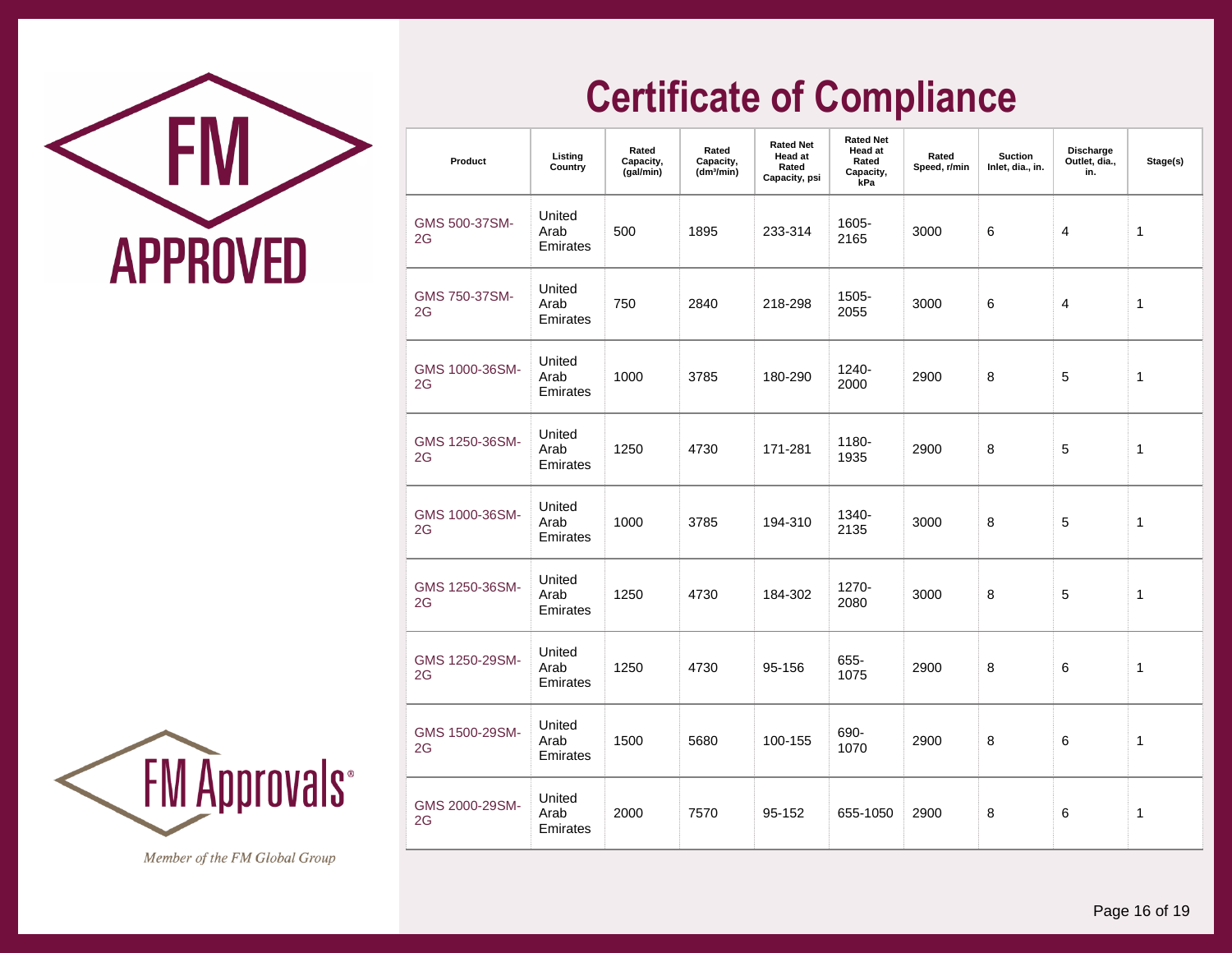

| Product               | Listing<br>Country         | Rated<br>Capacity,<br>(gal/min) | Rated<br>Capacity,<br>(dm <sup>3</sup> /min) | <b>Rated Net</b><br><b>Head at</b><br>Rated<br>Capacity, psi | <b>Rated Net</b><br><b>Head at</b><br>Rated<br>Capacity,<br>kPa | Rated<br>Speed, r/min | <b>Suction</b><br>Inlet, dia., in. | Discharge<br>Outlet, dia.,<br>in. | Stage(s) |
|-----------------------|----------------------------|---------------------------------|----------------------------------------------|--------------------------------------------------------------|-----------------------------------------------------------------|-----------------------|------------------------------------|-----------------------------------|----------|
| GMS 2500-29SM-<br>2G  | United<br>Arab<br>Emirates | 2500                            | 9465                                         | 89-145                                                       | $615 -$<br>1000                                                 | 2900                  | 8                                  | 6                                 | 1        |
| GMS 1250-29SM-<br>2G  | United<br>Arab<br>Emirates | 1250                            | 4730                                         | 103-167                                                      | 710-<br>1150                                                    | 3000                  | 8                                  | 6                                 | 1        |
| GMS 1500-29SM-<br>2G  | United<br>Arab<br>Emirates | 1500                            | 5680                                         | 106-167                                                      | 730-<br>1150                                                    | 3000                  | 8                                  | 6                                 | 1        |
| GMS 2000-29SM-<br>2G  | United<br>Arab<br>Emirates | 2000                            | 7570                                         | 103-163                                                      | $710 -$<br>1125                                                 | 3000                  | 8                                  | 6                                 | 1        |
| GMS 2500-29SM-<br>2G  | United<br>Arab<br>Emirates | 2500                            | 9465                                         | 96-156                                                       | 660-<br>1075                                                    | 3000                  | 8                                  | 6                                 | 1        |
| GMS 1500-<br>61SL6-2G | United<br>Arab<br>Emirates | 1500                            | 5680                                         | 143-168                                                      | 985-<br>1160                                                    | 1760                  | 12                                 | 10                                | 1        |
| GMS 2000-<br>61SL6-2G | United<br>Arab<br>Emirates | 2000                            | 7570                                         | 136-166                                                      | 940-<br>1145                                                    | 1760                  | 12                                 | 10                                | 1        |
| GMS 2500-<br>61SL6-2G | United<br>Arab<br>Emirates | 2500                            | 9465                                         | 133-163                                                      | $915 -$<br>1125                                                 | 1760                  | 12                                 | 10                                | 1        |
| GMS 3000-<br>61SL6-2G | United<br>Arab<br>Emirates | 3000                            | 11,355                                       | 125-156                                                      | 860-<br>1075                                                    | 1760                  | 12                                 | 10                                | 1        |

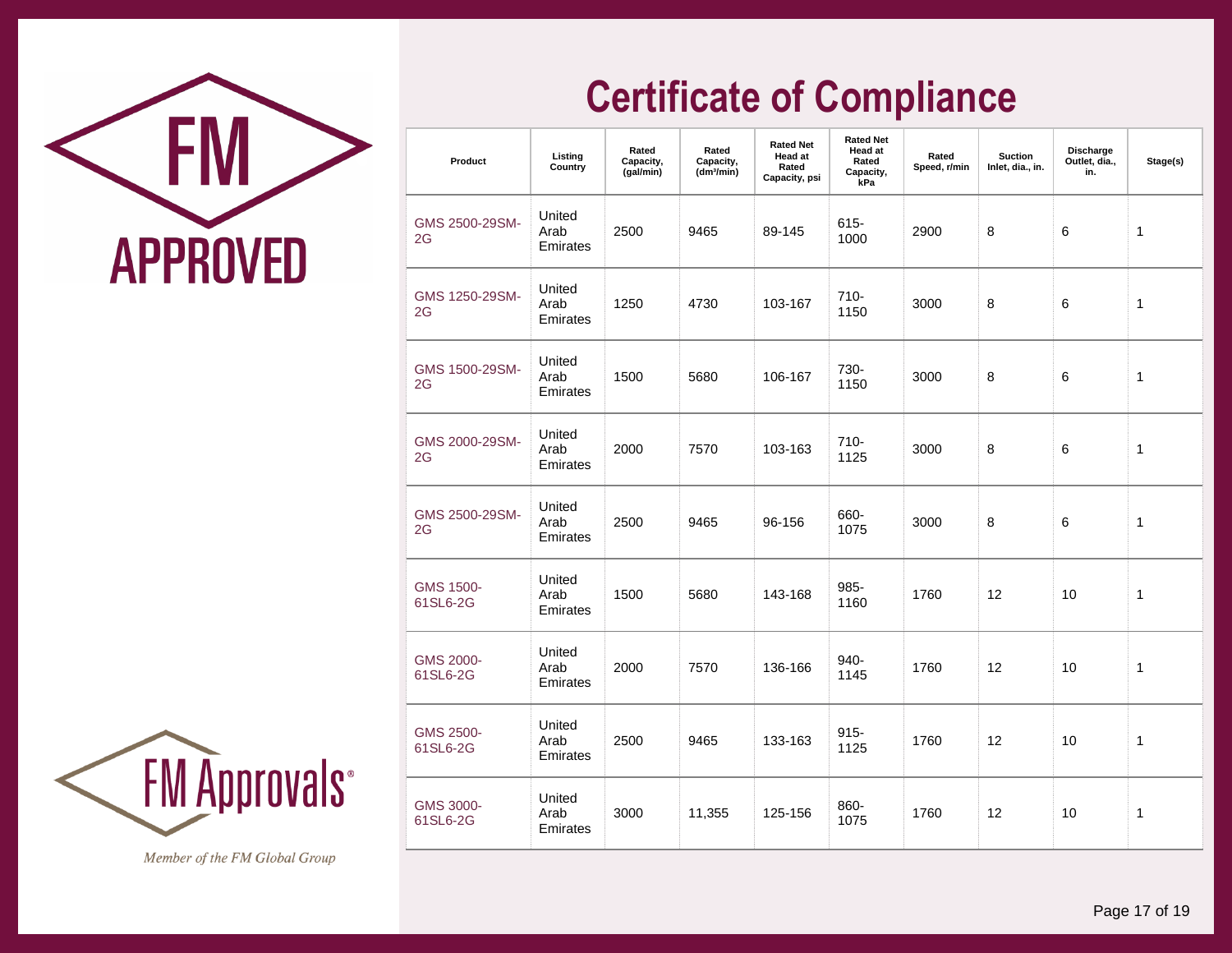



| Product               | Listing<br>Country         | Rated<br>Capacity,<br>(gal/min) | Rated<br>Capacity,<br>(dm <sup>3</sup> /min) | <b>Rated Net</b><br>Head at<br>Rated<br>Capacity, psi | <b>Rated Net</b><br><b>Head at</b><br>Rated<br>Capacity,<br>kPa | Rated<br>Speed, r/min | <b>Suction</b><br>Inlet, dia., in. | Discharge<br>Outlet, dia.,<br>in. | Stage(s) |
|-----------------------|----------------------------|---------------------------------|----------------------------------------------|-------------------------------------------------------|-----------------------------------------------------------------|-----------------------|------------------------------------|-----------------------------------|----------|
| GMS 3500-<br>61SL6-2G | United<br>Arab<br>Emirates | 3500                            | 13,250                                       | 120-148                                               | 825-<br>1020                                                    | 1760                  | 12                                 | 10                                | 1        |
| GMS 1500-<br>61SL6-2G | United<br>Arab<br>Emirates | 1500                            | 5680                                         | 149-176                                               | 1025-<br>1215                                                   | 1800                  | 12                                 | 10                                | 1        |
| GMS 2000-<br>61SL6-2G | United<br>Arab<br>Emirates | 2000                            | 7570                                         | 143-173                                               | 985-<br>1195                                                    | 1800                  | 12                                 | 10                                | 1        |
| GMS 2500-<br>61SL6-2G | United<br>Arab<br>Emirates | 2500                            | 9465                                         | 139-170                                               | 960-<br>1170                                                    | 1800                  | 12                                 | 10                                | 1        |
| GMS 3000-<br>61SL6-2G | United<br>Arab<br>Emirates | 3000                            | 11,355                                       | 132-164                                               | $910 -$<br>1130                                                 | 1800                  | 12                                 | 10                                | 1        |
| GMS 3500-<br>61SL6-2G | United<br>Arab<br>Emirates | 3500                            | 13,250                                       | 126-156                                               | 870-<br>1075                                                    | 1800                  | 12                                 | 10                                | 1        |
| GMS 1500-<br>61SL5-2G | United<br>Arab<br>Emirates | 1500                            | 5680                                         | 99-164                                                | 685-<br>1130                                                    | 1480                  | 12                                 | 10                                | 1        |
| GMS 2000-<br>61SL5-2G | United<br>Arab<br>Emirates | 2000                            | 7570                                         | 94-162                                                | 650-<br>1115                                                    | 1480                  | 12                                 | 10                                | 1        |
| GMS 2500-<br>61SL5-2G | United<br>Arab<br>Emirates | 2500                            | 9465                                         | 90-158                                                | 620-<br>1090                                                    | 1480                  | 12                                 | 10                                | 1        |